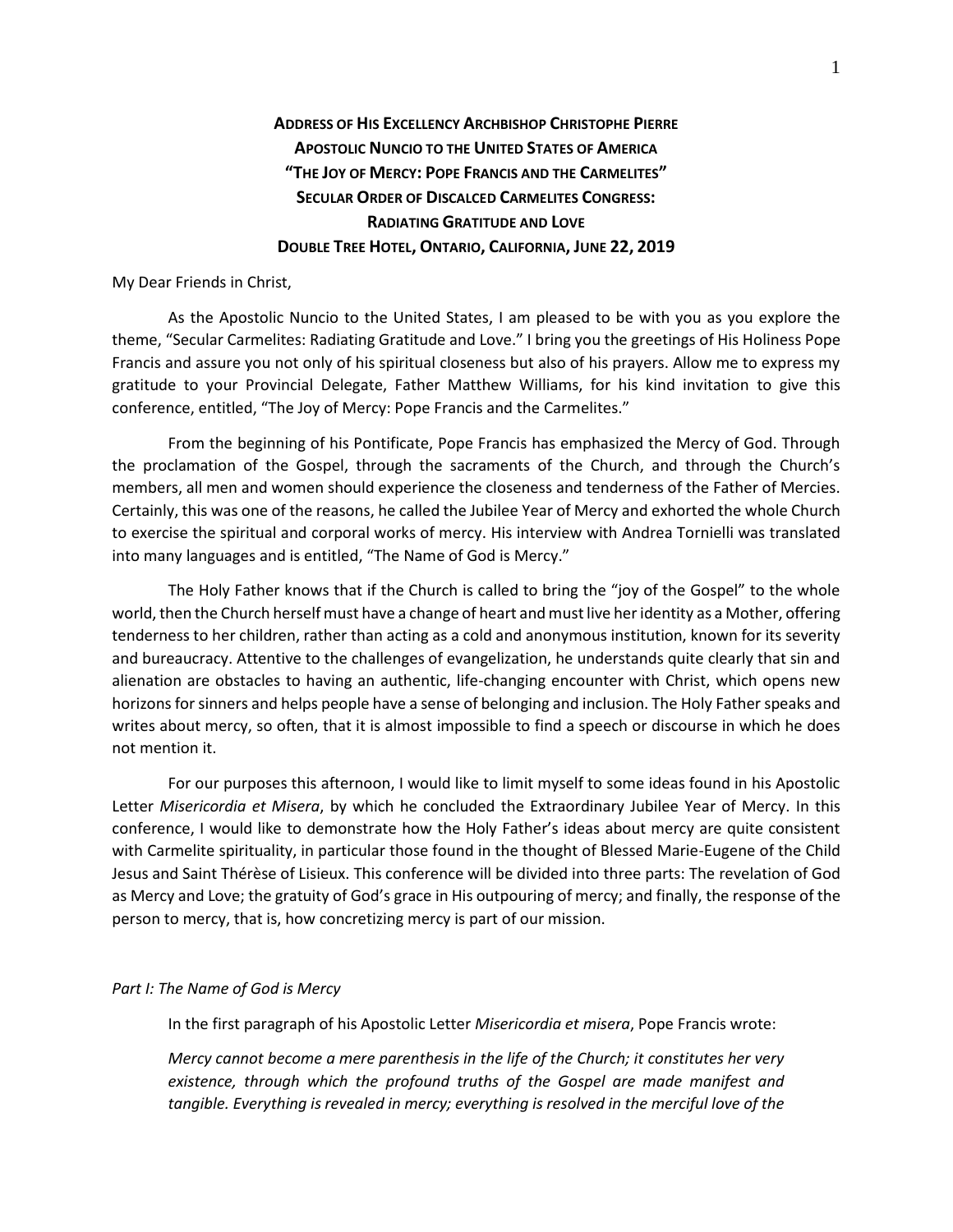*Father. (*Pope Francis, Apostolic Letter *Misericordia et misera (MM),* 20 November 2016, 1)

For the Holy Father, it is not just that the Name of God is Mercy; rather, that Christians have a basic duty to reveal the Merciful Face of the Father through concrete actions. The scriptures reveal God as Mercy, and in the first paragraph of his letter, the Holy Father describes the encounter between Jesus and the woman caught in adultery in the eighth chapter of Saint John's Gospel. *Misericordia et misera* are the words used by Saint Augustine – Mercy and misery. Augustine was describing what, or, rather, who remained after everyone else had walked away. Jesus was there, alone with the woman. He was Mercy itself, revealing the face of the Father of Mercies, to a woman who found herself in a miserable condition, above all, spiritually.

Blessed Marie-Eugene expands the idea of God as Mercy beyond Jesus, the Son of God, to also include the Holy Spirit, equating mercy with love. He writes:

*For us, the love of God is mercy. The Holy Spirit is in us to sanctify us. He is in us to carry out the plan of God, to carry out the outpouring of God onto our soul, according to the measure of grace which he has destined for us. He is the Spirit of love. (Croyez à la folie de l'Amour qui est en Dieu*, (Toulouse : Éditions du Carmel, 2016) 36).

Speculating as to why God shows us His mercy, he refers to the very nature of God:

*Why? Because mercy has chosen to give; because it loves; because the depths of misery, and lowliness attract it. When poverty, misery, and sin call, God cannot resist. He must rush. Even when misery does not call, God sometimes gives Himself, that is, he creates, by giving Himself, in us the capacity, the desire.* (Ibid., 40)

In *Misericordia et misera*, Pope Francis alludes to this desire of the sinner to really experience mercy and to encounter mercy when meditating upon the encounter between Jesus and the woman:

*Here what is central is not the law or legal justice, but the love of God, which is capable of looking into the heart of each person and seeing the deepest desire hidden there; God's love must take primacy over all else. (MM, 1)*

For Pope Francis, if there is a primacy of "law", it lies in the law of love. Love must be primary. God is both mercy and love, and central to His identity as God is His desire for that which is best for His children. In Marie-Eugene's description of the God "who must rush", one cannot help but think of the father in the story of the Prodigal Son who rushes out to embrace his son with tenderness.

The concept of God as mercy is also seen in the life of Saint Thérèse of the Child Jesus. Thérèse saw her early life in three distinct phases. The first was her happy infancy; the second, following the death of her mother, was a period of great anguish; and the third, was her transformation and healing by a singular act of mercy of God. This act, we could say, occurred on Christmas night in 1886, when she was nearly fourteen years old. The family had returned from midnight Mass, and Thérèse has left her wooden shoes by the chimney, to which her father remarked, "Well, fortunately this will be the last year." Celine, overhearing the remark, thought this would cause Thérèse to have a flood of tears and warned her not to go downstairs, but she did, and as she did, she was transformed psychologically and spiritually. She felt the change in her soul and attributed this to God's mercy.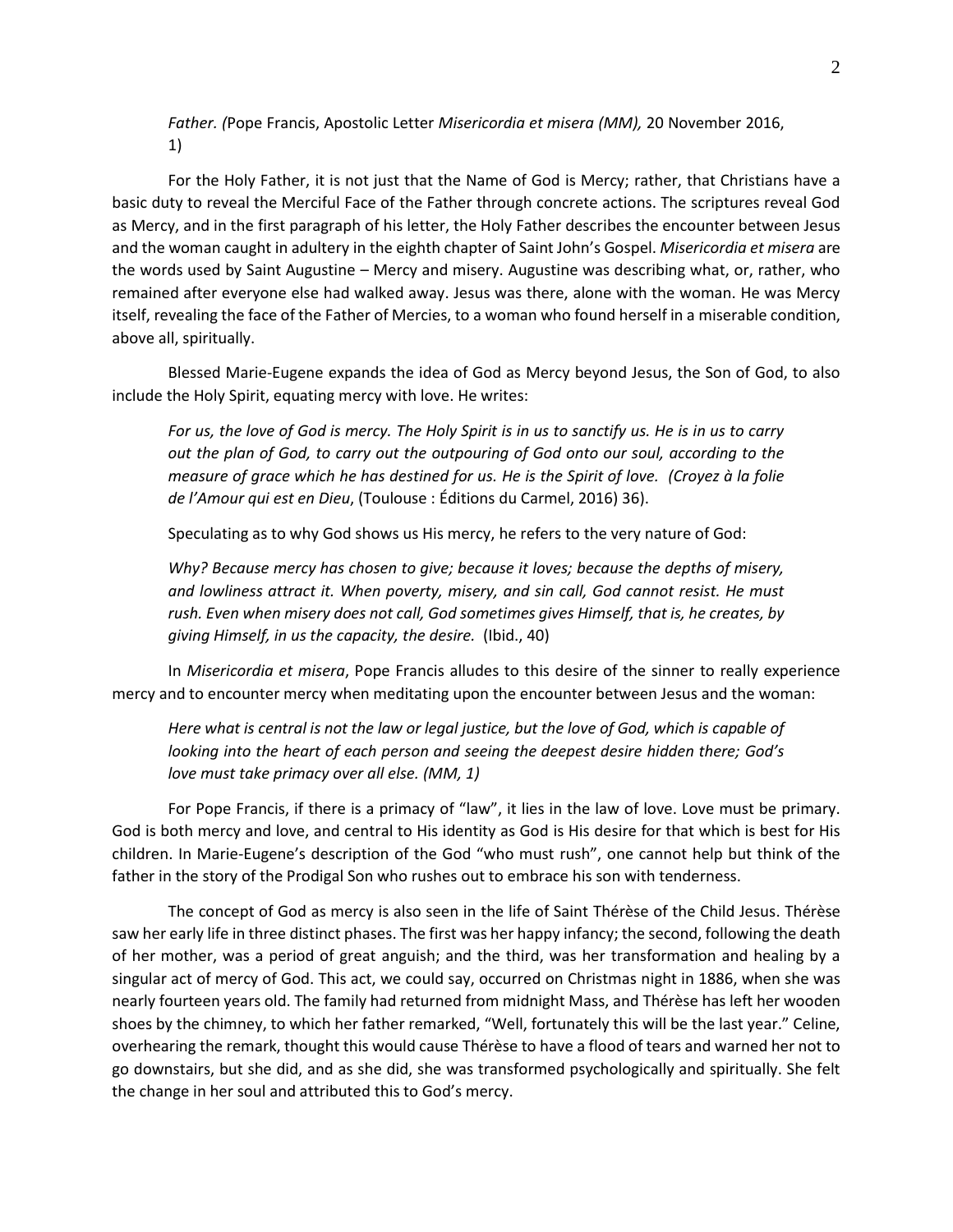Emerging from her misery, about six months later, she had another experience. This time it was when a prayer card slipped from her missal. The card depicted the Crucifixion, and she pondered the drops of blood flowing from the hands of Christ. She resolved always to remain spiritually at the foot of the cross to gather these drops of blood and to pour them out upon sinners. Thérèse "heard" the cry of Jesus: "I thirst" and interpreted this to mean that the Lord has a thirst to spread his redeeming love, his mercy.

She wanted to make this diffusion of His Mercy her mission and asked the Lord for a sign. The sign she received was when the convicted murderer Pranzini was about to be executed. Thérèse prayed: "*My God, I am quite sure that You will pardon this unhappy Pranzini. I should still think so if he did not confess his sins or give any sign of sorrow, because I have such confidence in Your unbounded Mercy; but, this is my first sinner, and, therefore, I beg for just one sign of repentance to reassure me*."

Sure enough, when he was led to the scaffold, Pranzini turned to the chaplain and asked for the crucifix, which he kissed three times. Upon hearing the news, Thérèse remarked: "*I had obtained the sign I* asked for, and to me it was especially sweet. Was it not when I saw the Precious Blood flowing from the *Wounds of Jesus that the thirst for souls first took possession of me?*" (cf. Manuscript A, 46 v, 136)

Thérèse perceived the joy that accompanies the diffusion of mercy. Blessed Marie-Eugene believed that these experiences constituted the nucleus of the spiritual experience of Saint Thérèse. She had the experience of the excessiveness of the Mercy of God, of its absolute gratuity, of its desire to be diffused; and of the joy that it brings to every heart that is open to receive the gift of Divine Love. What we see then in the Carmelites and in Pope Francis is the revelation of God as Mercy. His love is intertwined, almost inseparable, from His love, which seeks to give itself gratuitously to sinners.

The idea of the gratuity of God's love and mercy is not easy for us to grasp, or even accept. Certainly for Saint Thérèse and for Marie-Eugene, coming from a French background, they would have had the experience of a Church that was at times marked by Jansenism, which strongly emphasized the rights and sovereignty of God against freedom and human reason, which the Jansenists thought could not be trusted due to our corrupted nature. Since reason could not be trusted, the best course of action was to follow the dictates of the law strictly, especially as revealed by the Scriptures, the Fathers and the early Councils of the Church. The emerging image of God was not the God of Mercy but of a God who ruled and judged with severity.

In contrast, in *Misericordia et Misera*, Pope Francis writes:

*Forgiveness is the most visible sign of the Father's love, which Jesus sought to reveal by his entire life. Every page of the Gospel is marked by this imperative of a love that loves to the point of forgiveness.* (*MM, 2)*

Saint Thérèse too found the Merciful Face of God on every page of the Gospel. Commenting on how Thérèse came to know God, Blessed Marie-Eugene wrote:

*Thérèse read the Gospels. What did she find there? Mary Magdalen: God had forgiven her much and therefore she loved much. Thérèse also contemplated the prodigal son and the father's joy in receiving him back: joy, for this was his opportunity to give himself. "There will be more rejoicing in heaven over one sinner repenting than over ninety-nine upright people who have no need of repentance." What glorifies God and "delights him" is to be able to give Himself and be able to give Himself freely...more than what is required by*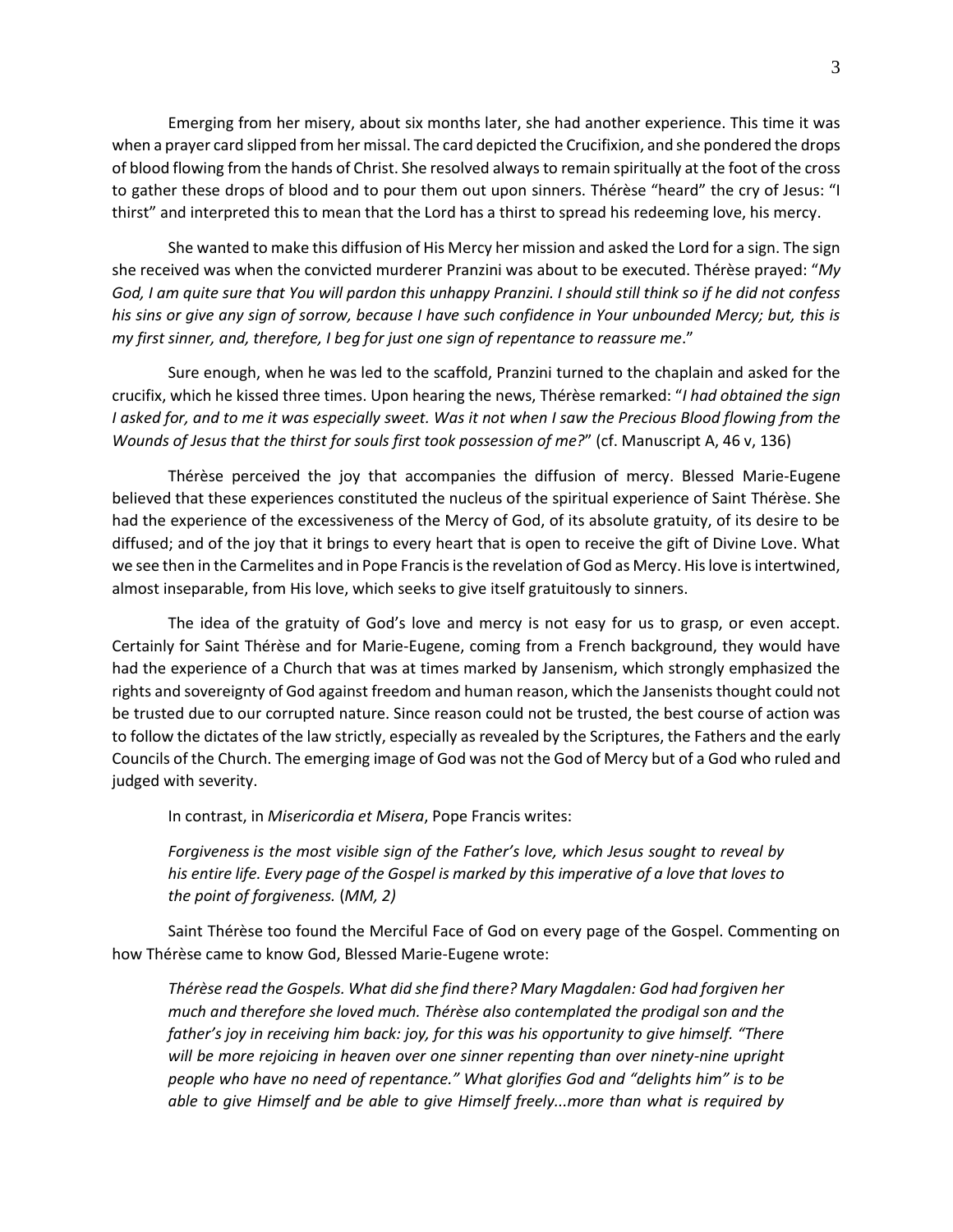*strict justice, freely based on our needs and the exigencies of his nature which is Love …*  (Marie-Eugene of L'Enfant Jesus, *Under the Torrents of His Love* (New York, Alba House, 1995) 23-24.)

Blessed Marie-Eugene describes the revelation of God in the Gospels quite succinctly: *The Gospel reveals the madness of mercy*. Yes, God is madly in love with humanity. In concluding Part One, we can summarize by saying that God reveals Himself as Love. He reveals that He is the Merciful Father. It is of the very nature of God to be generous in showing mercy to those who are willing to open their hearts to Him, and even in those who are stubborn, the Holy Spirit is at work, creating a desire for His mercy. It is no wonder that the *Catechism of the Catholic Church* lists conversion as the first work of the Holy Spirit. Today, many people lament the fact that the culture is permissive and observe that people have lost a sense of sin. If this is the case, then perhaps what the Holy Father and the Carmelite saints are trying to do is not to disregard sin, but to propose a healthy image of God – one of mercy and love. It seems to me that the image of God is integral to any and every attempt at a New Evangelization.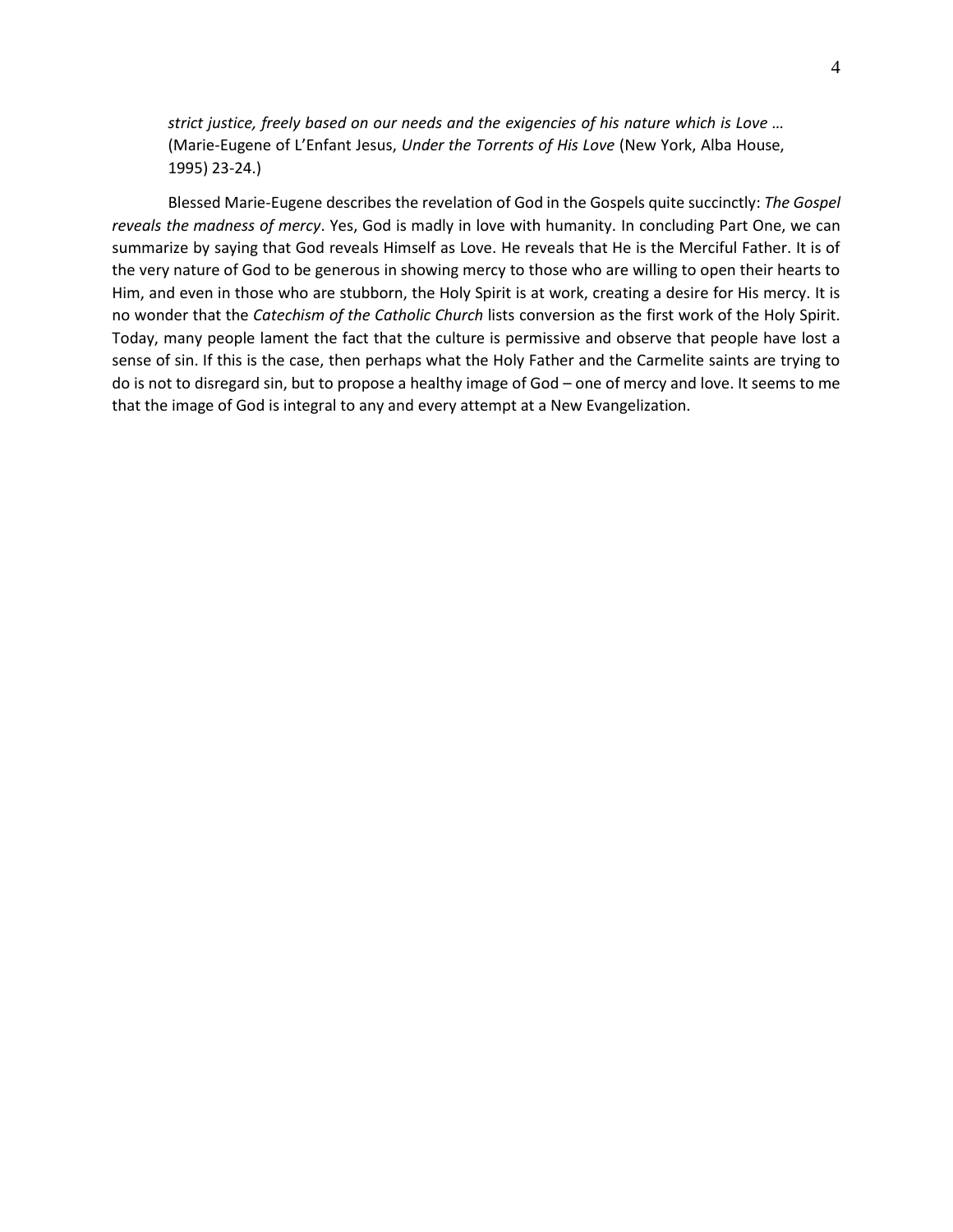#### *Part II: The Gratuity of God's Grace*

As I was saying, the idea of God's gratuity is difficult for us to accept. The Council of Trent had declared that God bestows his gifts in two ways: out of justice, that is, as a reward for merits, and out of mercy, that is, surpassing all merits. Even those who did not embrace Jansenism, often emphasized, we might even say over-emphasized, justice, while neglecting mercy. This outlook is still with us. Perhaps, living in a society dominated by the legal system and the market in which a "fair exchange" is necessary, it seems natural for us to always adopt a "*quid pro quo*" mindset.

But is this really natural or even good for us? God certainly does not adopt a *quid pro quo* attitude. In *Misericordia et misera*, the Holy Father states directly:

*Mercy is always a gratuitous act of our heavenly Father, an unconditional and unmerited act of love. Consequently, we cannot risk opposing the full freedom of the love with which God enters into the life of every person. Mercy is this concrete action of love that, by forgiving, transforms and changes our lives. (MM, 2)*

The idea of gratuity is found in abundance in the writings of the Carmelites. Consider the words of Blessed Marie-Eugene:

*What is mercy compared to justice? … Mercy is the love that overthrows all the barriers of justice, which gives itself to the extent of the deficiencies and needs of the soul, which gives itself, above all, to the measure of God's choice, of God's will*.

He continues:

*We must open our souls and believe in the madness of the love that is in God, the immense joy that the love of God finds in overcoming all the measures of justice, all the barriers of our insufficient merits. He wants to give Himself freely. He needs to show that He is God; that He is free in his giving of gifts … to the point that His love seems crazy to us*. *(*Blessed Marie-Eugene of the Child Jesus, *Croyez à la folie de l'Amour qui est en Dieu*, 40, 44)

Here we must use caution. It is not that justice and mercy are opposed to one another. He is writing in the context of a culture affected by Jansenism. Justice and mercy are two inseparable concepts in revelation and cannot be opposed. The justice of God is merciful and seeks to transform the sinners. In the sacrament of penance and reconciliation, we experience both justice and mercy. Commenting on this, the Holy Father observes:

*Yet grace always precedes us and takes on the face of the mercy that effects our reconciliation and pardon. God makes us understand his great love for us precisely when we recognize that we are sinners. Grace is stronger than sin: it overcomes every possible form of resistance, because love conquers all (cf. 1 Cor 13:7). (MM, 8)*

Saint Thérèse lamented the fact that despite the gratuity of God's gift, He was not loved in return, and so she vowed to make reparation. It seemed to her that many people appealed to justice without any reference to mercy. They set themselves up as accountants and saw God as one also. While her contemporaries appealed to Divine Justice, hoping to receive a proportionate recompense for their merits (cf. Manuscript A, 84 rº (238)), she thought of forgetting herself and of committing herself only to being pleasing in the sight of God. People present their merits to God, but these in her mind, are small, even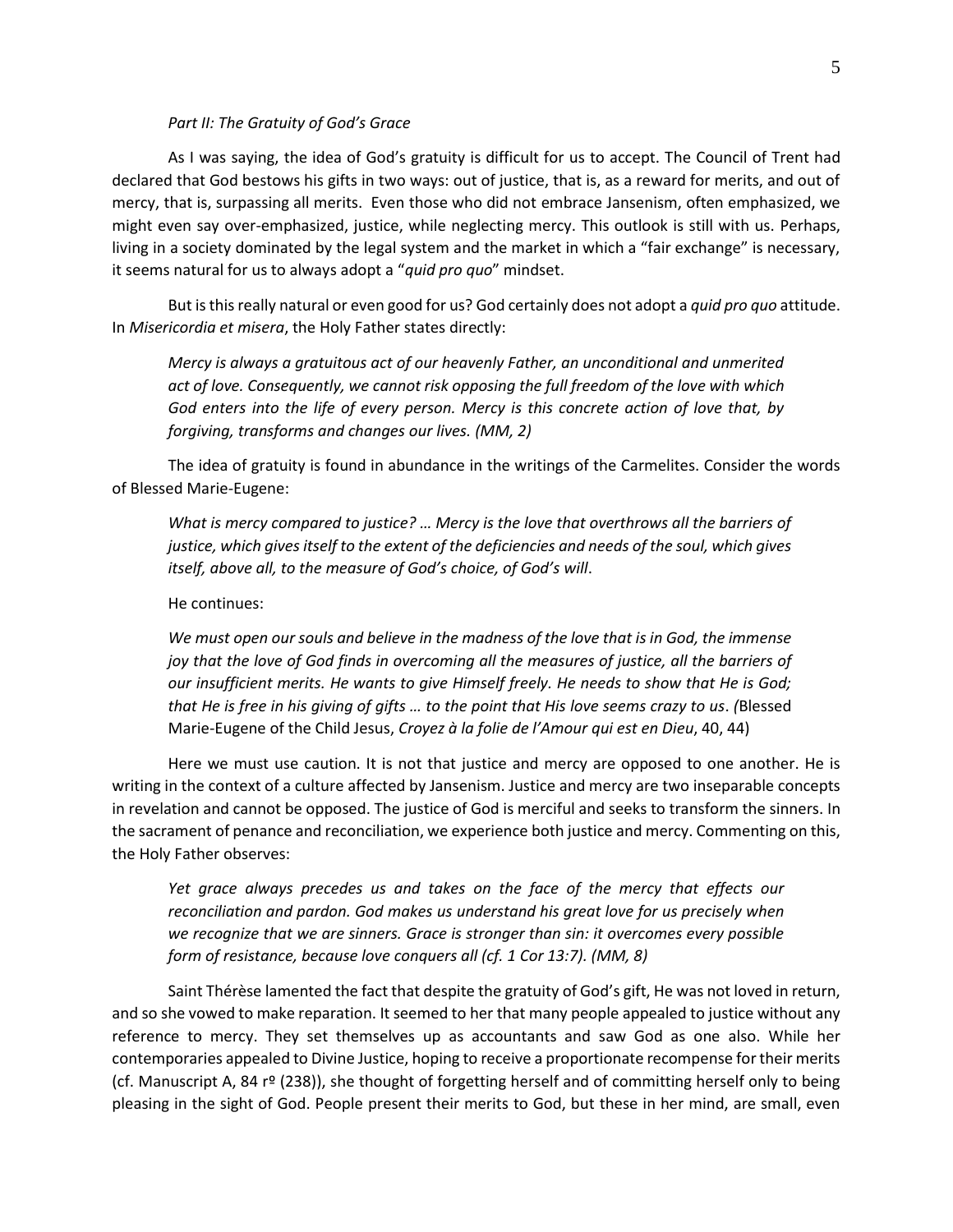paltry. What if people would open their hearts to God and receive the mercy that He wishes to give to them? Thus, the Little Flower could "selfishly" write: "*Give me this Love. I accept to be a victim of Love, that is, to receive all the Love which others do not receive because they will not let you love them as you wish*."

It is precisely by accounting herself as little, forgotten, and eventually nothing, that she could make her offering of Merciful Love, the starting point of her spiritual journey and the "Little Way." She made her offering of Merciful Love, not to directly receive love, but especially to please God, so that He could give himself to her as intensely as he desired. Thérèse rejected the idea of presenting her merits. In simplicity, she could say:

"*I shall take care not to present any merits of mine, but only those of our Lord. As for me, I shall have nothing. I do not want to present anything. I prefer to let God love me as much as He wants*, adding, "*It is because of this that I shall get such a good reception*! … *I will receive much more from God by loving him, by obliging Him to give me according to His desire rather than by asking Him to reward me according to my merits."*

With her childlike faith, Thérèse thought only of bringing joy to God by being pleasing in his sight. There is a deep connection between mercy and joy. Pope Francis speaks about this connection but from the point of view of the joy received by the sinner, writing:

*Mercy gives rise to joy, because our hearts are opened to the hope of a new life. The joy of forgiveness is inexpressible, yet it radiates all around us whenever we experience forgiveness. Its source is in the love with which God comes to meet us, breaking through walls of selfishness that surround us, in order to make us in turn instruments of mercy. (MM, 3)*

The Carmelites, while acknowledging the transformative power of mercy, enlighten us by speaking of the joy of God in embracing us with mercy. The parable of the Prodigal Son illustrates this joy. There is a joy, not only in the younger son who is embraced by his father, but there is the joy of the father who rushes out to embrace him, seeing his hopes for the return of his lost son fulfilled.

Actually, it is in the very nature of God to rejoice, especially in giving of Himself. The Blessed Trinity is a community of love, of self-giving. Blessed Marie-Eugene, noting that the love of God is infinite, says that God finds His joy in giving of Himself and that this is God's supreme joy. Suffering for God then is the rejection of His love; he writes:

*We could say that the great suffering for God is that He cannot give His love. Take for*  example, the love of a mother: she needs to love her child. If the child refuses her *testimonies of love, there is suffering in the heart of the mother.* (Blessed Marie-Eugene of the Child Jesus, *Croyez à la folie de l'Amour qui est en Dieu*, 57)

Since God is a Merciful Father, he needs to love us and delights in loving us as his children. Just as mothers need to be loved so too do fathers. Even Thérèse's saintly father needed her to be close. He enjoyed having her gaze upon him. In the same way, our Heavenly Father enjoys not only when we spend time with Him in prayer and contemplation but also when we simply appear before Him, pleasing in His sight, ready to receive His love.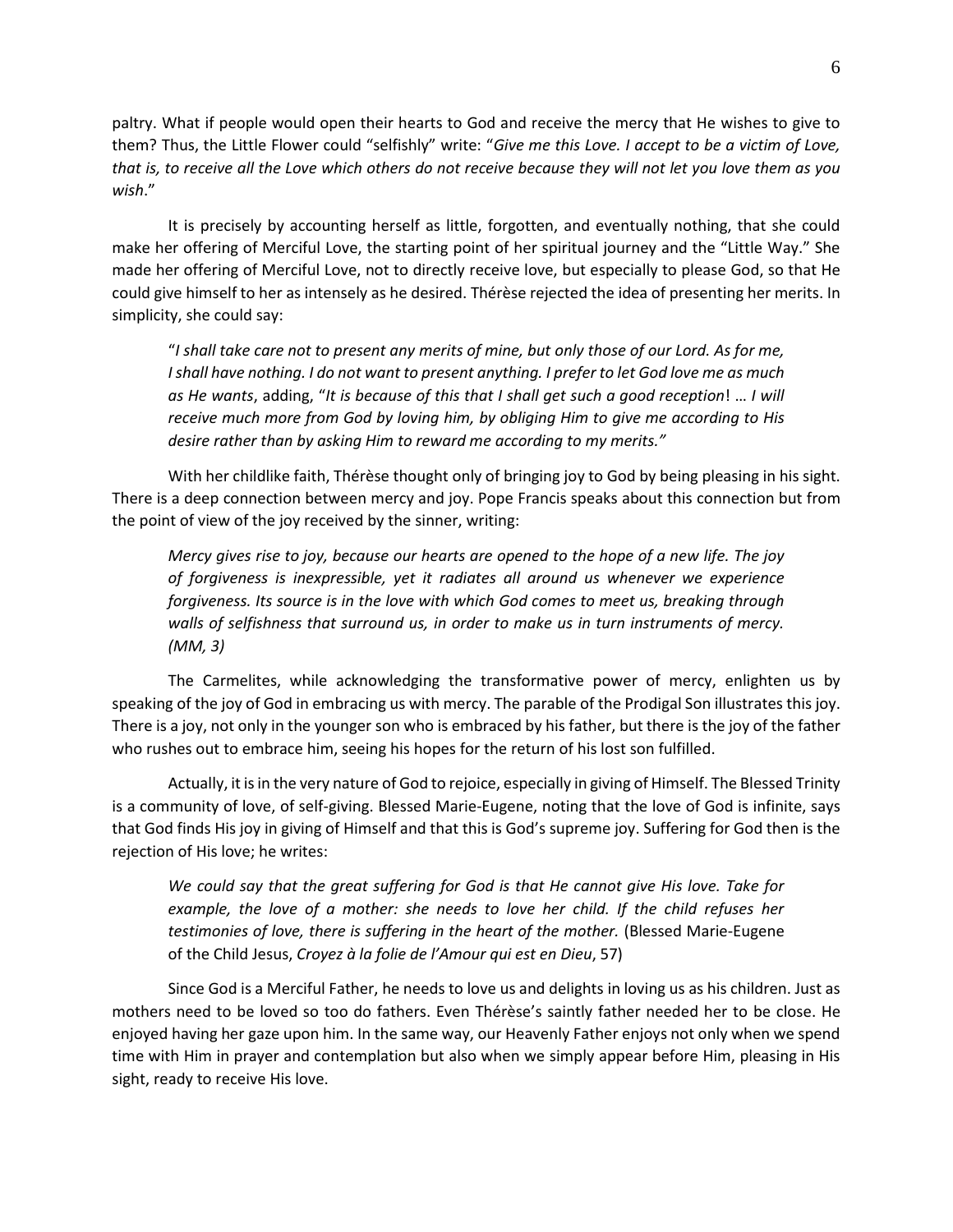In contrast to the rejection of love, Blessed Marie-Eugene points out the joy of giving that God possesses when His mercy and love are received:

*What we feel in human love, we must magnify considerably in God. God's happiness is to*  love. It is in the gift that He finds His joy, and His joy is the measure of the gift. More than *that, the joy of God is the measure of the gratuitousness of the gift; it is the gratuity of love. The one who is content to come to God with his accounts in order is a person who does not feel the need for this love of God. The poor man, the sinner, who has spent all his goods is a poor person in every sense of the word, and he will present himself before the*  infinite love of God. He has nothing of his own merits. (Ibid., 58)

Thus, we can understand why sometimes poor people have great faith. They understand that they are dependent upon God, and they turn to Him, knowing His love for them. This is true not only for material needs but also for spiritual ones, including forgiveness. This is what is disconcerting about mercy; it operates outside the "laws" of our accounting. God's gratuity and His joy in giving of Himself also brings joy to the hearts of men and women, especially to the poor. Once more, Blessed Marie-Eugene, quoting Saint Thérèse, writes:

*She (Thérèse) says, "I would like to make this clear to souls. These are not mere words.*  Jesus also says that He gives Himself to the poor, to little ones and to the children. We will *be made rich only by the gift of God. Who is the one who will receive the most? The one who is the simplest, the poorest, and who will rely most on his poverty in order to receive the mercy of God.* (Ibid., 63)

## *Part III: The Human Response to Mercy*

How then ought we respond to the gratuity of the gift of God's grace? To His loving gaze upon us, even in our poverty? I believe the answer is by concrete gestures of mercy toward others, exemplified in the spiritual and corporal works of mercy, which Pope Francis treats near the end of his Apostolic Letter. This necessarily involves prayer and sharing in the lives of others. He writes:

*The culture of mercy is shaped in assiduous prayer, in docility to the working of the Holy Spirit, in knowing the lives of the saints and in being close to the poor. It urges us not to overlook situations that call for our involvement. The temptation to theorize "about" mercy can be overcome to the extent that our daily life becomes one of participation and sharing. (MM, 20)*

For the Holy Father, *realities are greater than ideas*. Mercy must impact people's lives, and not only other people's lives but *our lives*. Mercy equips us for mission. To emphasize this point, Pope Francis takes the example of Saint Paul, the Apostle of the Gentiles. He, who had persecuted the Church, was transformed by the power of God. He thought he had all the answers as a respected scholar of the law, but it took being blinded and humbled on the road to Damascus and a fundamental encounter with the Lord to change him.

The Holy Father writes: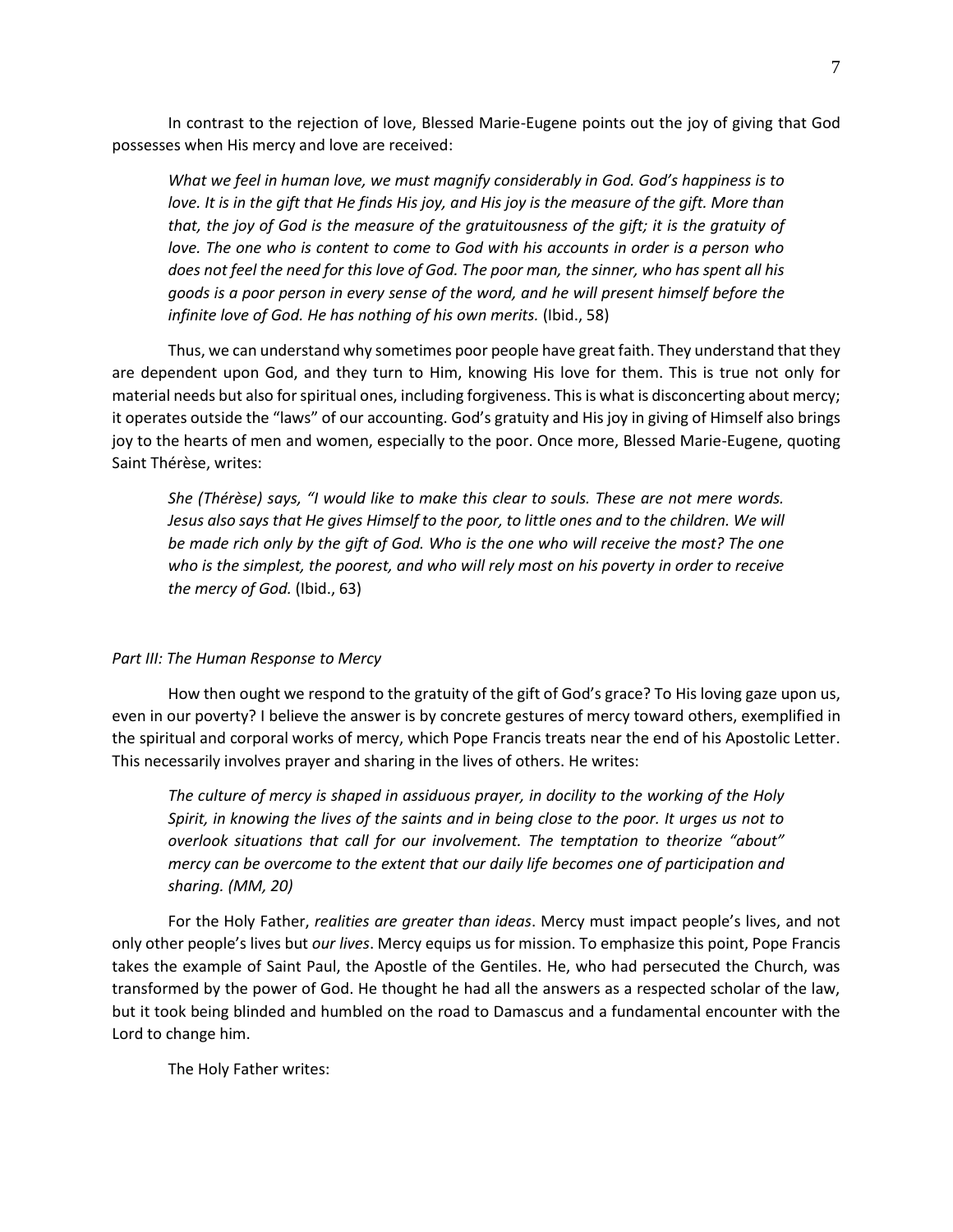*I would like us all to meditate upon the words of the Apostle, written towards the end of his life, when he confesses to Timothy that he was the greatest of sinners, "but for this reason I received mercy" (1 Tim 1:16). Paul's words, powerful as they are, make us reflect on our lives and see God's mercy at work in changing, converting and transforming our hearts. "I thank him who has given me strength for this, Christ Jesus our Lord, because he judged me faithful by appointing me to his service, though I formerly blasphemed and persecuted and insulted him; but I received mercy" (1 Tim 1:12-13). (MM, 11)*

God shows us His mercy so that we may be faithful in His service of making His mercy and love more widely known – so that we may be missionaries of his mercy. To be *credible* missionaries of His Mercy involves committing ourselves to holiness, which is not a result of our Pelagian or semi-Pelagian efforts, of our merits and our accounts, but which rather is a result of God's work in us, even in our nothingness.

This is the genius to the spirituality of the Little Way. Holiness involves acknowledging our littleness and God's greatness. The day that we become poor and small or that we present ourselves to God with the same attitude as the Little Flower or that we call on the mercy of God as beggars is the day that we will be approaching sanctity. Holiness is not our work. It does not consist in our virtues; rather, it comes from the gift of God in our souls. Clearly, the Blessed Virgin Mary indicates this in her canticle of praise when she sings: *My soul proclaims the greatness of the Lord. My spirit rejoices in God my Savior. For he has looked with favor on his handmaid in her lowliness.* Taking the example of Saint Paul once more, we hear him say, "*Therefore, I will boast all the more gladly of my weakness, so that the power of Christ may rest upon me. For when I am weak, then I am strong."*

# Blessed Marie-Eugene writes:

*We so easily confuse holiness with heroism. We would like to be heroes and to assure the success of our physical or intellectual powers or in either case the success of our human, natural powers. In battle, the hero is the one who conquers; the saint is the one who lets God conquer in him. This is the difference. We are holy when God does all within us; we are only perfect children when God guides and enlightens us, when we give him a perfectly free hand.* (Blessed Marie-Eugene of L'Enfant Jesus, *Under the Torrents of His Love,* 47.)

To be conquered by God means to really know Him, and this requires nurturing our friendship with him in silent prayer and being faithful to our prayer even when we do not receive consolation. As the Holy Father said, "*The culture of mercy is shaped in assiduous prayer."* Writing to Sister Agnes, Saint Thérèse explained, the need to pray, even without receiving consolation:

*My Beloved doesn't say anything to me and neither do I say anything to him except that I love him more than myself. The path that I am following is not for me any consolation.* (Saint Thérèse, Letter 110 to Sister Agnes of Jesus, 30-31 August 1890)

In periods of spiritual dryness, we show our fidelity by adhering to God. The *Catechism* (2609) defines faith as "a filial adhesion to God, above and beyond that which we feel or understand." In prayer, even without feeling or understanding, we place ourselves in contact with Him and in communion with Him without always being aware or conscious of the love and light that we are receiving. Sometimes we are tempted to abandon prayer because of spiritual dryness or to dedicate ourselves to more and more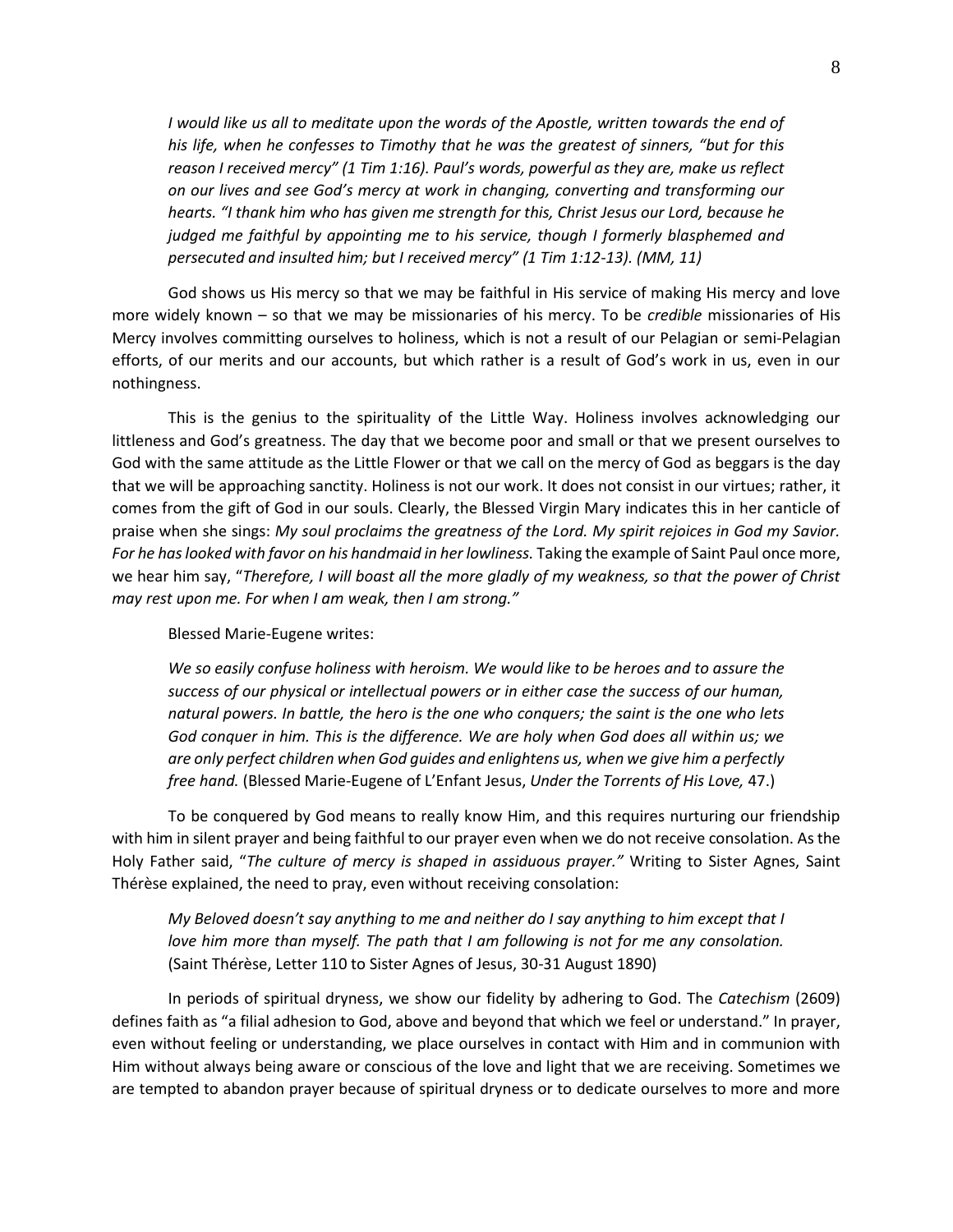physical activities because we do not experience His closeness. The Little Flower related her experience of why perseverance was so necessary:

*At every instant the Lord guides me, inspires that which I must say or do. I discover, right in the moment when I need to, the light that I had not previously seen; more often than not, it is not during prayers that these lights are abundant, but rather during daily work.*

Having faith in God is the means by which we unite ourselves to Jesus, who transforms us by his power. This same faith is the means for spreading His Mercy to others. Prayer opens us to relying on God's power to make His Mercy known. Thus, Thérèse could sing:

*'Tis heaven to have the power, great grace from Christ to win for Holy Mother Church, for all my Sisters dear, for every soul on earth that he may enter in, enflame our sinful hearts, and grant us joy and cheer. All things my love can gain when, heart to heart, I pray, alone with Jesus Christ in speechless ecstasy. Beside His altar blest with Him I gladly stay, Oh, this is heaven for me!* (Saint Thérèse, Poem 32, str. 2)

If we are to carry out our mission in the world, then we also need silence for prayer - to listen for the voice of God, to discover our mission, and to prepare ourselves. In *I Want to See God*, Blessed Marie-Eugene writes:

*Any task at all that requires a serious application of our faculties, presupposes the recollection and silence that render it possible. The scientist needs silence to prepare his experiments. The philosopher recollects himself in solitude to put order into his thoughts and penetrate into them. The silence that the thinker is avid for, that his intellectual energies may not be disturbed in their reflections, is still more necessary for the spiritual person, that the whole soul may be applied to the search of its divine object.*

Silence in prayer with Jesus also teaches us how to learn to remain silent especially when offering others consolation. The Holy Father teaches us that consolation is another face of mercy:

*Another face of mercy is consolation. … Sometimes too, silence can be helpful, especially when we cannot find words in response to the questions of those who suffer. A lack of words, however, can be made up for by the compassion of a person who stays at our side, who loves us and who holds out a hand. It is not true that silence is an act of surrender; on the contrary, it is a moment of strength and love. Silence too belongs to our language of consolation, because it becomes a concrete way of sharing in the suffering of a brother or sister. (MM, 13)*

Still, we cannot always remain trapped in our "cells" in prayer. As Secular Carmelites, you understand the necessity of bringing the fruits of contemplation into the world. Returning to what I said earlier, Saint Thérèse often learned what it was she was to say or do in daily activity. It was not enough for her merely to be united to Jesus in prayer. The Little Flower was quite clear that "*love is proven by works*." (cf. manuscript B, 4r (257)).

In *Misericordia et misera*, Pope Francis writes:

*The works of mercy affect a person's entire life. For this reason, we can set in motion a real cultural revolution, beginning with simple gestures capable of reaching body and*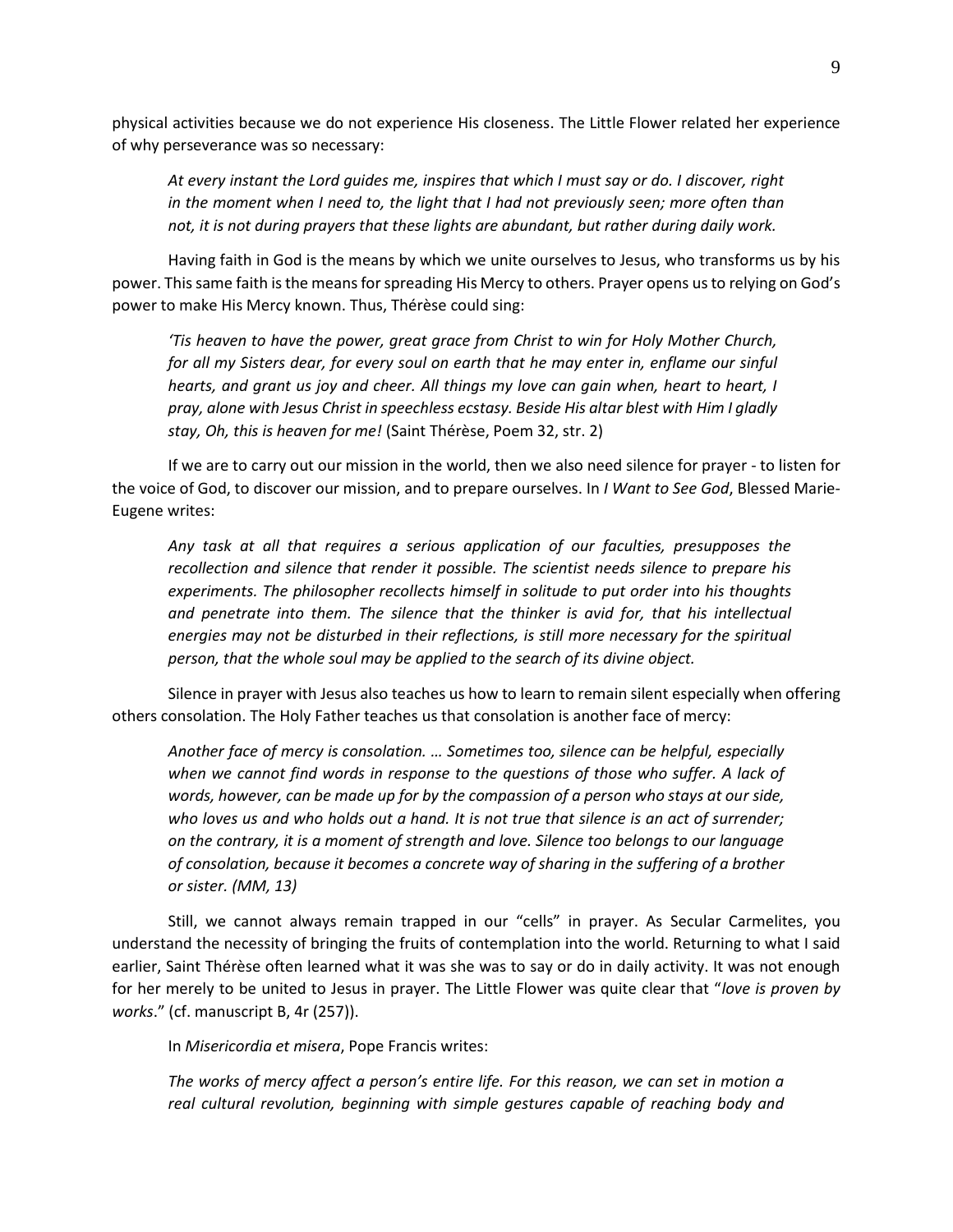*spirit, people's very lives. This is a commitment that the Christian community should take up, in the knowledge that God's word constantly calls us to leave behind the temptation to hide behind indifference and individualism in order to lead a comfortable life free of problems. (MM, 20)*

He exhorts the whole Church to engage in the spiritual and corporal works of mercy, noting their immense influence even as a social value (cf. *MM* 18). The Holy Father speaks of "simple gestures" of mercy. Saint Thérèse proved her love for God with a generous and delicate fidelity even in the most menial tasks, remembering always to do them with great love and provided that she would be pleasing in God's sight.

That is, we cannot simply perform works to be seen or to receive accolades for others. The works done by a disciple or at least the spirit with which they are done ought to be different from those done by a social worker. In this regard, the Holy Father reminds us of the transformative power of mercy; having received mercy, we can become instruments of God's mercy:

*Mercy renews and redeems because it is the meeting of two hearts: the heart of God who comes to meet the human heart. The latter is warmed and healed by the former. Our hearts of stone become hearts of flesh (cf. Ezek 36:26) capable of love despite our sinfulness. I come to realize that I am truly a "new creation" (Gal 6:15): I am loved, therefore I exist; I am forgiven, therefore I am reborn; I have been shown mercy, therefore I have become a vessel of mercy. (MM, 16)*

We should be happy to carry out spiritual and corporal works of mercy, whether they are seen or unseen. Carmelite spirituality would suggest that we should be forgotten, even hidden, as long as we are pleasing to God. It may seem that our world needs mercy more than ever with all its problems and permissiveness. Paradoxically, at a time of moral laxity, people are becoming increasingly judgmental, ready to quickly judge and condemn others for their moral failings. We can see a great problem and attempt to do great things, or we can become overwhelmed by the task at hand and grow indifferent, but Saint Thérèse teaches us that the fruitfulness of our prayers and our works cannot be measured with their visible tangible results but with the quality of love and faith that accompany them.

Yes, we must travel along the "little way." The Holy Father did not want the Jubilee of Mercy to be a parenthesis in the life of the Church; rather, he spoke of building a culture of mercy. He reminds us that this is the "time of mercy." (cf. *MM, 21*) I refer once more with the words of the Holy Father:

*The Holy Door that we have crossed in this Jubilee Year has set us on the path of charity, which we are called to travel daily with fidelity and joy. It is the road of mercy, on which we meet so many of our brothers and sisters who reach out for someone to take their hand and become a companion on the way. (MM, 16)*

We must take the hands of our brothers and sisters and walk with them along the "little way", making known by our words and deeds that the Name of God is Mercy. Indeed, God is rushing along that same way to embrace our littleness, our nothingness with the greatness of His Merciful Love. We must walk the path of charity and live in love. I conclude with the words of the Little Flower:

> *To live with love: that is, to banish Far, far away*